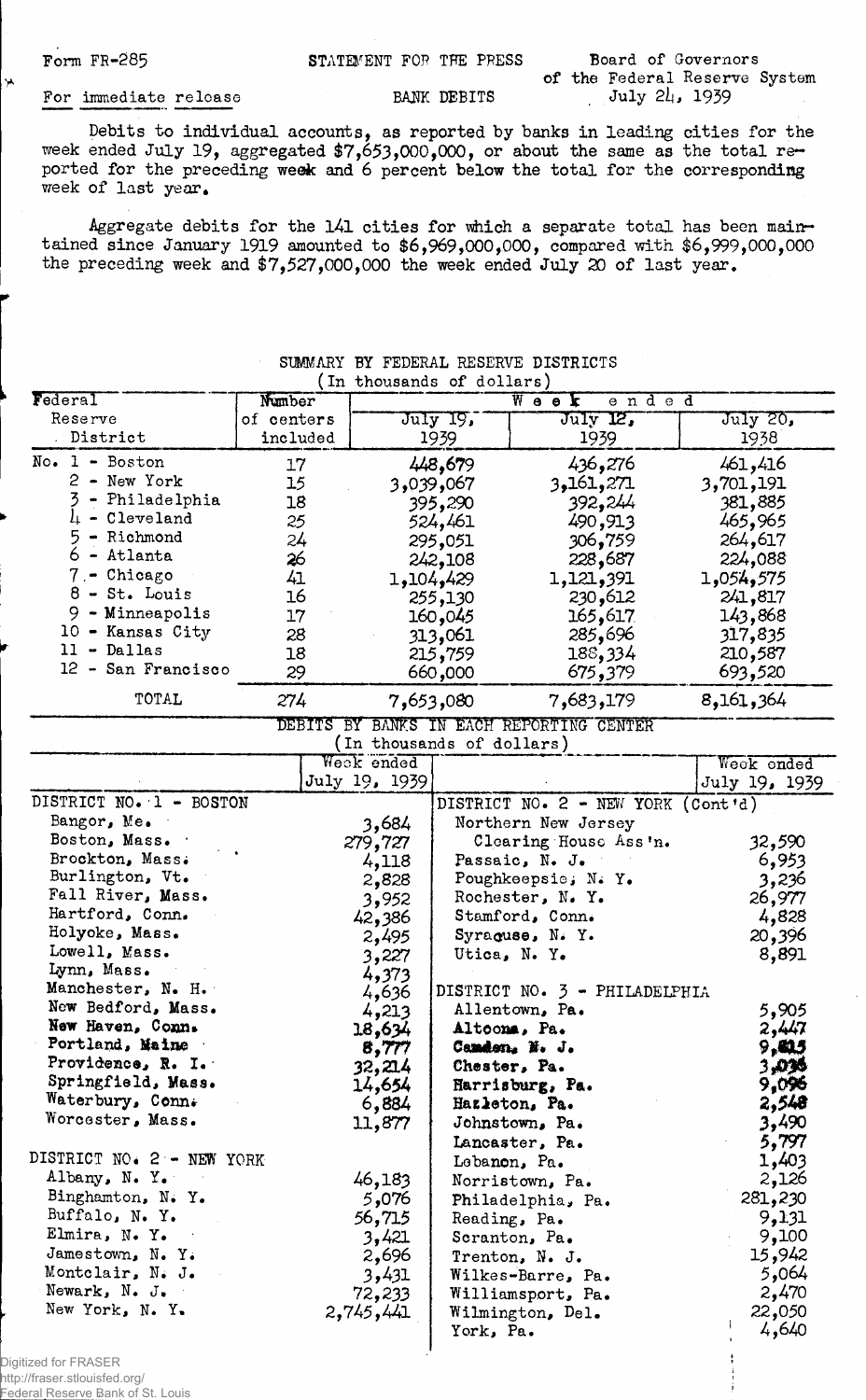Form  $FR-285-a$ 

 $\check{\mathbf{v}}$ 

 $\frac{1}{2}$ 

DEBITS BY BAMS IN EACH REPORTING CENTER

 $\hat{\mathcal{A}}$ 

 $\mathcal{L}_{\mathbf{a}}$ 

| In thousands of dollars)           |                  |                                      |                 |  |  |  |  |  |
|------------------------------------|------------------|--------------------------------------|-----------------|--|--|--|--|--|
|                                    | Week ended       |                                      | Week ended      |  |  |  |  |  |
| DISTRICT NO. 4 - CLEVELAND         | July 19, 1939    |                                      | July 19, 1939   |  |  |  |  |  |
| Akron, Ohio                        |                  | DISTRICT NO. 6 - ATLANTA (Cont'd)    |                 |  |  |  |  |  |
| Butler, Pa.                        | 17,246           | Elberton, Ga.                        | 243             |  |  |  |  |  |
| Canton, Ohio                       | 2,188            | Hattiesburg, Miss.                   | 1,062           |  |  |  |  |  |
| Cincinnati, Ohio                   | 8,404            | Jackson, Miss.<br>Jacksonville, Fla. | 7,530           |  |  |  |  |  |
| Cleveland, Ohio                    | 78,310           | Knoxville, Tenn.                     | 17,954          |  |  |  |  |  |
| Columbus, Ohio                     | 141,776          | Macon, Ga.                           | 7,296           |  |  |  |  |  |
| Dayton, Ohio                       | 46,430<br>14,692 | Meridian, Miss.                      | 3,771           |  |  |  |  |  |
| Erie, Pa.                          | 6,542            | Miami, Fla.                          | 2,466           |  |  |  |  |  |
| Franklin, Pa.                      | 641              | Mobile, Ala.                         | 11,199          |  |  |  |  |  |
| Groensburg, Pa.                    | 2,068            | Montgomery, Ala.                     | 8,726           |  |  |  |  |  |
| Hamilton, Ohio                     | 2,721            | Nashville, Tenn.                     | 5,224           |  |  |  |  |  |
| Homestead, Pa.                     | 865              | Newnan, Ga.                          | 22,629<br>427   |  |  |  |  |  |
| Lexington, Ky.                     | 4,555            | New Orleans, La.                     | 48,663          |  |  |  |  |  |
| Lima, Ohio                         | 3,277            | Pensacola, Fla.                      | 1,971           |  |  |  |  |  |
| Lorain, Ohio                       | 1,213            | Savannah, Ga.                        | 6,325           |  |  |  |  |  |
| Middletown, Ohio                   | 2,645            | Tampa, Fla.                          | 6,880           |  |  |  |  |  |
| Oil City, Pa.                      | 2,511            | Valdosta, Ga.                        | - 841           |  |  |  |  |  |
| Pittsburgh, Pa.                    | 132,239          | Vicksburg, Miss.                     | 1,653           |  |  |  |  |  |
| Springfield, Ohio                  | 3,934            |                                      |                 |  |  |  |  |  |
| Steubenville, Ohio                 | 2,292            | DISTRICT NO. 7 - CHICAGO             |                 |  |  |  |  |  |
| Toledo, Ohio                       | 29,088           | Adrian, Mich.                        | 884             |  |  |  |  |  |
| Warren, Ohio                       | 2,165            | Aurora, Ill.                         | 2,578           |  |  |  |  |  |
| Wheeling, W. Va.                   | 5,818            | Battle Creek, Mich.                  | 2,990           |  |  |  |  |  |
| Youngstown, Ohio                   | 10,872           | Bay City, Mich.                      | 2,685           |  |  |  |  |  |
| Zanesville, Ohio                   | 1,969            | Bloomington, Ill.                    | 2,754           |  |  |  |  |  |
|                                    |                  | Cedar Rapids, Iowa                   | 5,804           |  |  |  |  |  |
| DISTRICT NO. 5 - RICHMOND          |                  | Champaign-Urbana, Ill.               | 3,228           |  |  |  |  |  |
| Asheville, N. C.                   | 3,065            | Chicago, Ill.                        | 617,108         |  |  |  |  |  |
| Baltimore, Md.                     | 81,169           | Clinton, Iowa                        | 1,227           |  |  |  |  |  |
| Charleston, S. C.                  | 4,124            | Danville, Ill.                       | 2,322           |  |  |  |  |  |
| Charleston, W. Va.                 | 10,850           | Davenport, Iowa                      | 5,344           |  |  |  |  |  |
| Charlotte, N. C.                   | 15,499           | Decatur, Ill.                        | 3,852           |  |  |  |  |  |
| Columbia, S. C.<br>Cumberland, Md. | 5,856            | Des Moines, Iowa                     | 20,576          |  |  |  |  |  |
| Danville, Va.                      | 2,356            | Detroit, Mich.                       | 188,618         |  |  |  |  |  |
| Durham, $N_C$ .                    | 1,671            | Dubuque, Iowa                        | 2,028           |  |  |  |  |  |
| Greensboro, N. C.                  | 6,084            | Elgin, Ill.                          | 1,732           |  |  |  |  |  |
| Greenville, S. C.                  | 4,437            | Flint, Mich.                         | 5,840           |  |  |  |  |  |
| Hagerstown, Md.                    | 4,379            | Fort Wayne, Ind.<br>Gary, Ind.       | 7,796           |  |  |  |  |  |
| Huntington, W. Va.                 | 2,293            | Grand Rapids, Mich.                  | 3,261           |  |  |  |  |  |
| Lynchburg, Va.                     | 3,820<br>4,265   | Green Bay, Wis.                      | 13,176          |  |  |  |  |  |
| Newport News, Va.                  | 2,016            | Hammond, Ind.                        | 3,795           |  |  |  |  |  |
| Norfolk, Va.                       | 11,257           | Indianapolis, Ind.                   | 2,310           |  |  |  |  |  |
| Portsmouth, Va.                    | 970              | Jackson, Mich.                       | 52,860          |  |  |  |  |  |
| Raleigh, N. C.                     | 8,854            | Kalamazoo, Mich.                     | 3,489           |  |  |  |  |  |
| Richmond, Va.                      | 35,226           | Lansing, Mich.                       | 5,371.<br>7,107 |  |  |  |  |  |
| Roanoke, Va.                       | 6,826            | Manitowoc, Wis.                      | 1,569           |  |  |  |  |  |
| Spartanburg, S. C.                 | 2,366            | Mason City, Iowa                     | 2,227           |  |  |  |  |  |
| Washington, D. C.                  | 66,447           | Milwaukee, Wis.                      | 65,231          |  |  |  |  |  |
| Wilmington, N. C.                  | 2,730            | Moline, Ill.                         | 2,247           |  |  |  |  |  |
| Winston-Salem, N. C.               | 8,491            | Muscatine, Iowa                      | 804             |  |  |  |  |  |
|                                    |                  | Oshkosh, Wis.                        | 2,246           |  |  |  |  |  |
| DISTRICT NO. 6 - ATLANTA           |                  | Peoria, Ill.                         | 13,394          |  |  |  |  |  |
| Albany, Ga.                        | 910              | Rockford, Ill.                       | 5,520           |  |  |  |  |  |
| Atlanta, Ga.                       | 47,221           | Saginaw, Mich.                       | 5,916           |  |  |  |  |  |
| Augusta, Ga.                       | 4,195            | Sheboygan, Wis.                      | 3,917           |  |  |  |  |  |
| Birmingham, Ala.                   | 21,082           | Sioux City, Iowa                     | 8,615           |  |  |  |  |  |
| Brunswick, Ga.                     | 599              | South Bend, Ind.                     | 8,862           |  |  |  |  |  |
| Chattanooga, Tenn.                 | 9,469            | Springfield, Ill.                    | 5,761           |  |  |  |  |  |
| Columbus, Ga.                      | 3,201            | Terre Haute, Ind.                    | 5,106           |  |  |  |  |  |
| Dothan, Ala.                       | 571              | Waterloo, Iowa                       | 4,279           |  |  |  |  |  |
|                                    |                  |                                      |                 |  |  |  |  |  |

 $\boldsymbol{\sigma}$